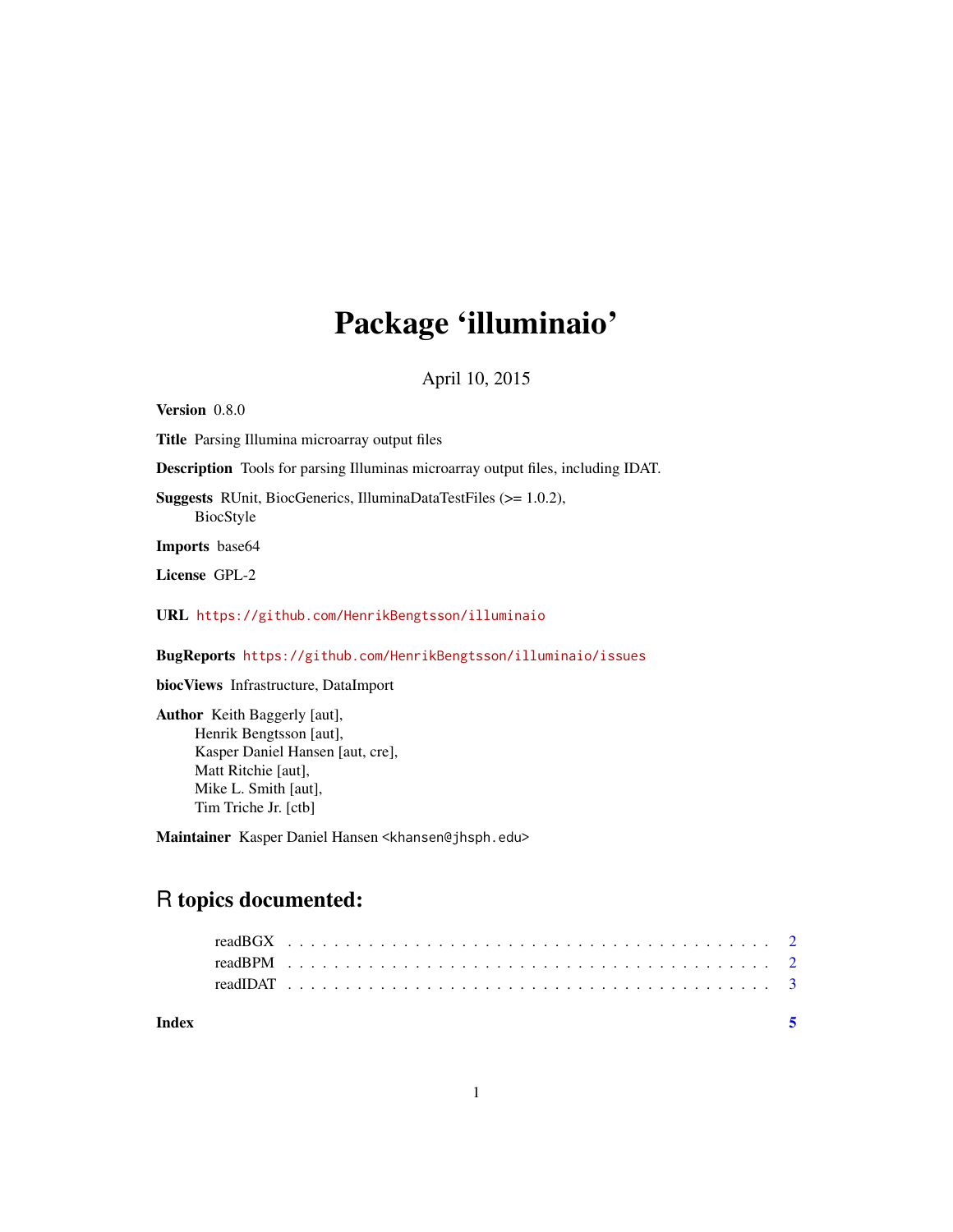<span id="page-1-0"></span>

#### Description

Reads BGX files (array design information) from Illumina expression arrays.

#### Usage

readBGX(file)

#### Arguments

file character string specifying BGX file to be read in

#### Details

Illumina provide probe annotation for expression arrays as either tab separated text files or as files with the extension .bgx. BGX files are infact just gzipped versions of the text files. This function reads such files and returns a list with two entries, the first containing the target-probe information and the second containing details of the control probes.

#### Value

A list.

#### Author(s)

Mike Smith. Based losely on code developed by Mark Dunning available in **beadarray** $\sim$ 1.16.0.

readBPM *Low-level function to read BPM files*

#### Description

Reads BPM files (array design information) from Illumina arrays.

#### Usage

```
readBPM(file)
```
#### Arguments

file character string specifying BPM file to be read in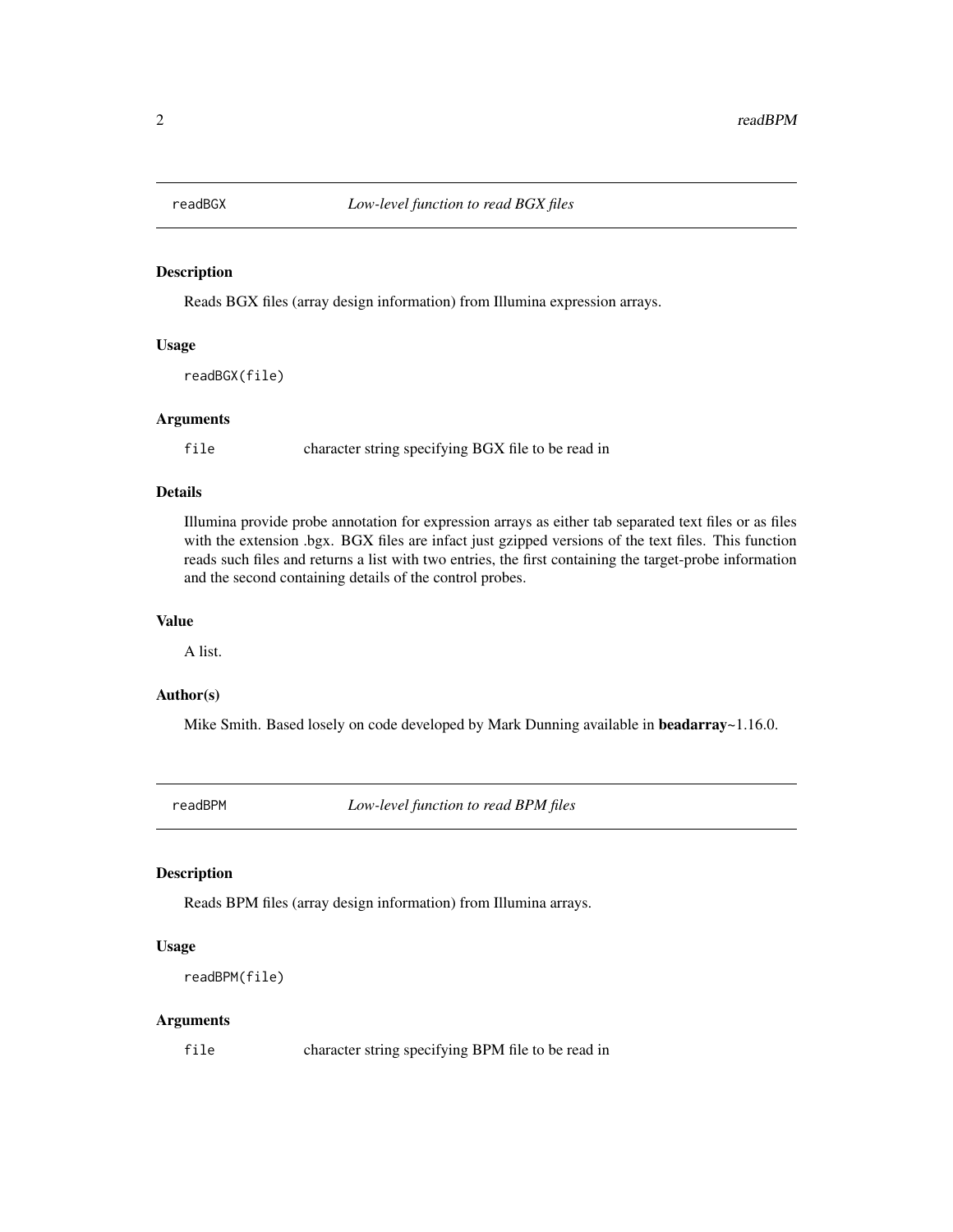#### <span id="page-2-0"></span>readIDAT 3

#### Value

A list.

#### Author(s)

Originally created by Keith Baggerly in 2008. Later included in the crlmm package. Robustification and code cleanup by Henrik Bengtsson.

readIDAT *Low-level function to read IDAT files*

#### Description

Reads intensity information for each bead type from a single IDAT file for Infinium II, Infinium HD and expression platforms.

#### Usage

readIDAT(file)

#### Arguments

file character string specifying idat file to be read in.

#### Details

This function returns a list containing summarised intensities and other information extracted from a single .idat file.

Thanks to Keith Baggerly for providing the first version of this code.

There are two commonly encounted versions of IDAT. One version uses encryption to store data and is the format usually produced by Illumina expression arrays. The other version is unencrypted files and is found in data from SNP arrays and DNA methylation arrays.

This function is able to handle data in either format, scanning the file header and calling the appropriate reading routine internally.

The function supports reading gzipped, unencrypted IDATs.

#### Value

The exact data returned will vary depending upon whether the input file was encrypted or not. In either case, everything that can be extract from the file will be returned in the form of a list.

For both file types the most important entry in the returned list is the item Quants. When reading unencrypted files this contains average intensity (Mean), number of beads (NBeads) and a measure of variability (SD) for each bead type on the array. For expression arrays in addition to these some additional information is available, including median and trimmed-mean estimates of average intensity, averaged local background intensities and the number of beads present before outliers where excluded.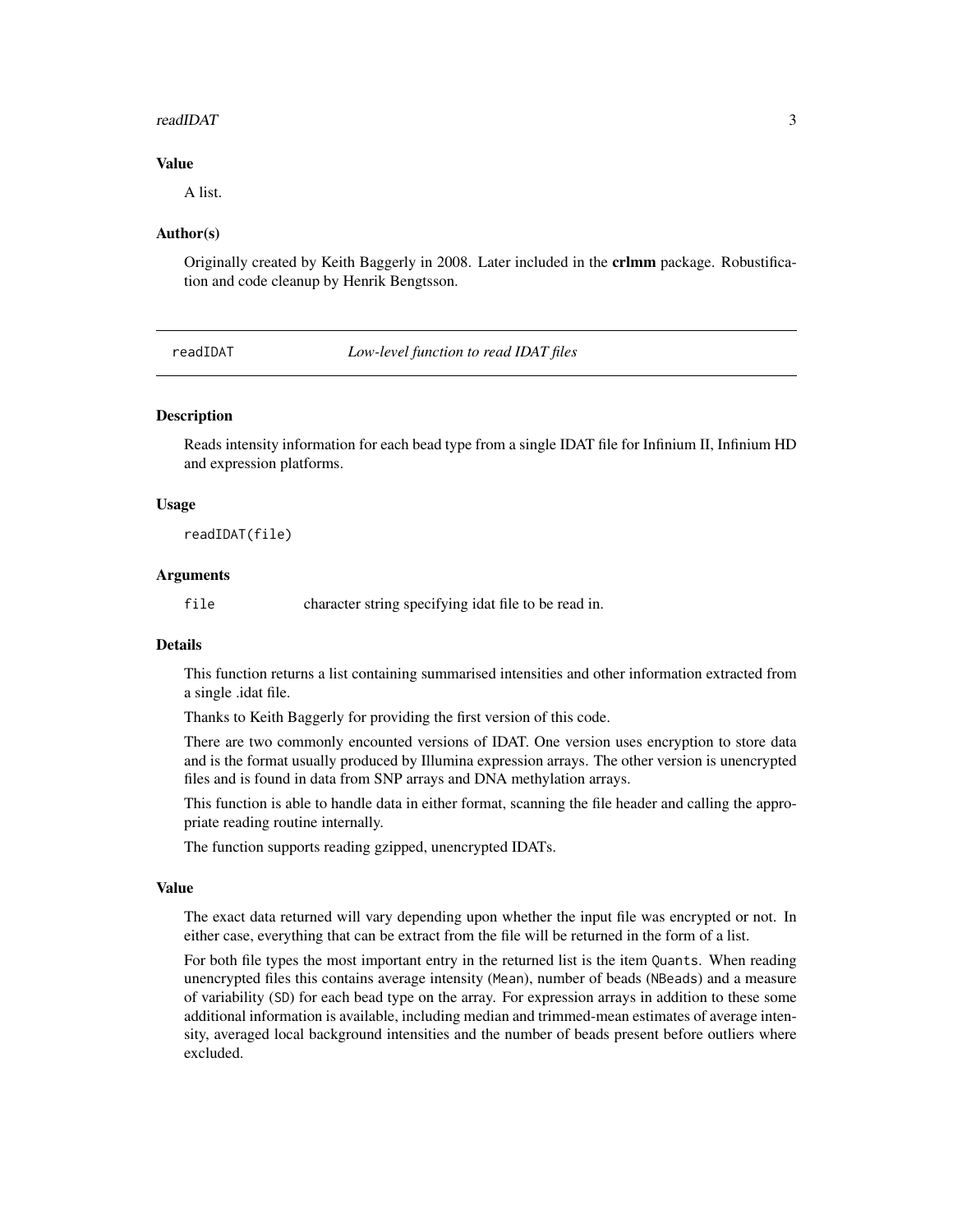For both file types details of scanning and decoding dates are included in the RunInfo slot.

A further list entry, Extra, may also be present. Occassionally an field in the IDAT file will have a number of data points inconsistent with the remainder of the file and as such is not returned in the Quants entry. Such fields will be placed here. So far only the HumanHap550 v1 BeadChip has exhibited this property.

#### Author(s)

Unencrypted: Keith Baggerly, with modifications by Matt Ritchie, Henrik Bengtsson and Kasper Daniel Hansen. Encrypted: Mike Smith

#### References

Ritchie ME, Carvalho BS, Hetrick KN, Tavar\'e S, Irizarry RA. R/Bioconductor software for Illumina's Infinium whole-genome genotyping BeadChips. Bioinformatics. 2009 Oct 1;25(19):2621-3.

#### Examples

```
if(require(IlluminaDataTestFiles)) {
 idatFile <- system.file("extdata", "idat", "4019585376_B_Red.idat",
                          package = "IlluminaDataTestFiles")
 idat <- readIDAT(idatFile)
 names(idat)
 idat$Quants[1:5,]
}
```